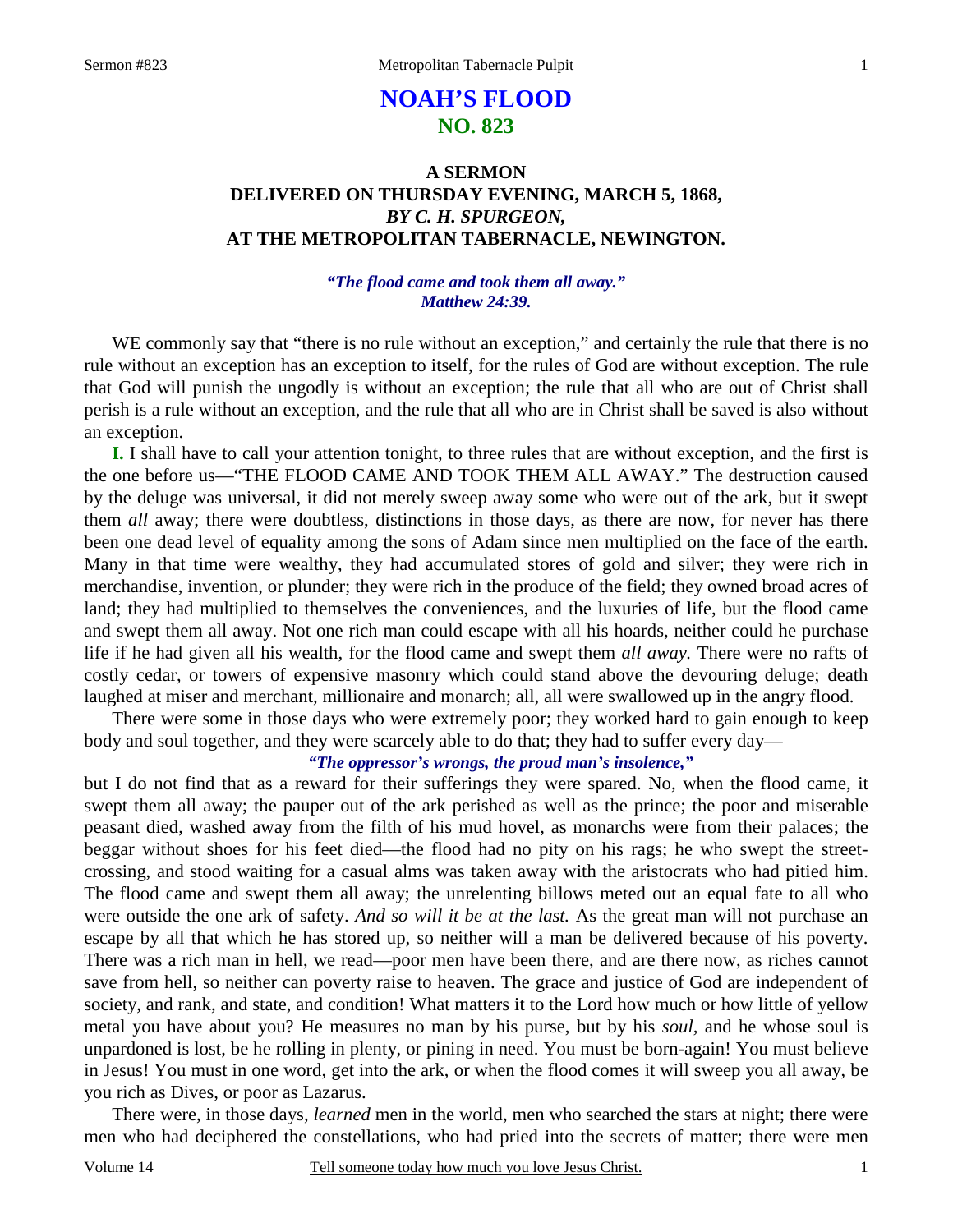who had ransacked science, and as far as men had gone (and we do not know but what they went a very long way), had pierced into the innermost recesses of knowledge. *But when the flood came it swept them all away.* There goes the philosopher; you can hear his dying gurgle, there, floating on the stream is the head of an antediluvian Solomon; the flood has swept away masters of arts, doctors of law, and rabbis in divinity. No man was able to escape the deluge by all that he had ever learned; knowledge is no life buoy; logic is no swimming belt; rhetoric no lifeboat. Down, down they go, and all their science with them, beneath the shoreless waves. And as for the illiterate who were no doubt numerous then, as now, who could only count as many as the number of their fingers, who knew none of the niceties of learning or of eloquence—when the flood came it swept them all away, so that knowledge, except it be of one particular kind, namely, the heart-knowledge of Christ Jesus, will not deliver us from final destruction. And, on the other hand, although ignorance, if it is not willful, is some palliation for sin, yet it is never such an excuse as to allow sin to go unpunished! There is a hell for those who knew their Master's will, and did it not, and there is also a hell for those who would not know, but who lived and died willfully ignorant of the things of God. The flood came and swept them all away. You men who are orthodox in doctrine; you who can talk about theology, and claim to be masters in Israel, if you do not belong to Christ, the flood shall sweep you all away! And you who say, "What does it matter? Creeds, what are they but handles of old rubbish? We do not study our Bibles, and do not want to know the doctrines taught therein," I tell you, sirs, unless you know Christ, and are found in Him, your ignorance shall be no sufficient excuse for you—when the flood of fire shall come, it shall sweep you all away!

 I doubt not that among those who perished in Noah's flood, there were many who were very zealous in the cause of religion—perhaps some who had officiated as priests in the midst of their families, and possibly even at God's altar; they were not a godless race in those days, so far as the form and profession went; they had a religion—even those sons of Cain had a religion, and indeed, generally when men are worst at heart, they prate most about outward religion. We may suppose it was so in Noah's day, but when the flood came, these men being out of the ark, whether priests or not, did not escape—it swept them all away. And there were others, no doubt, who were profane, who lived in disregard of God, or who blustered out infidel expressions concerning Him, but the flood made no distinction between the hypocritical priest and the direct blasphemer; when it came, it swept them all away! O you sons of Levi, you who wear the robes of priesthood, and profess to be sent of God to teach others, with all your boasted magical powers, if you do not believe in Jesus as poor guilty sinners, and look up to the cross alone for your salvation, when the flood of fire comes, it will sweep you all away! You will drown, sir priest, despite your baptismal regeneration, and your sacramental efficacy! You will sink with a lying absolution on your lips down to the nethermost hell! And, O you who rail against religion, and boast that you are not hypocrites; you doubtless think yourselves honest, but do not imagine that your impudent "honesty," as you choose to call it, will exonerate you at the last tremendous day, for in that day of wrath the fiery deluge shall sweep you all away! Short work will God make with doubters then; they shall behold Him, and wonder, and perish, for a short and sharp work will He make in the earth; quick work will He make with the hypocrites in that day, for though they call, He will not answer them—and when they begin to cry to Him, He will mock at their calamity, and laugh when their fear comes. The fiery flood shall sweep all away at last—whether religious or profane, for they have not fled to the ark of Christ, and so have rejected the one only shelter.

 Let me solemnly remind you in this congregation tonight, that in that day of destruction, some of the oldest men who had lived perished—older men than you, though your head is gray or bald; older women than you, though you have nourished and brought up children, and dandled your grandchildren and your great-grandchildren upon your knees—they went down the stream with others, perishing as though they had never seen the light! And the young died too; that one dreadful destruction took away the little child in his beauty, and the young man in his strength, and the maiden in her bloom. The flood took them all away! And so with all of us who have attained to adult years, and have arrived at knowledge so as to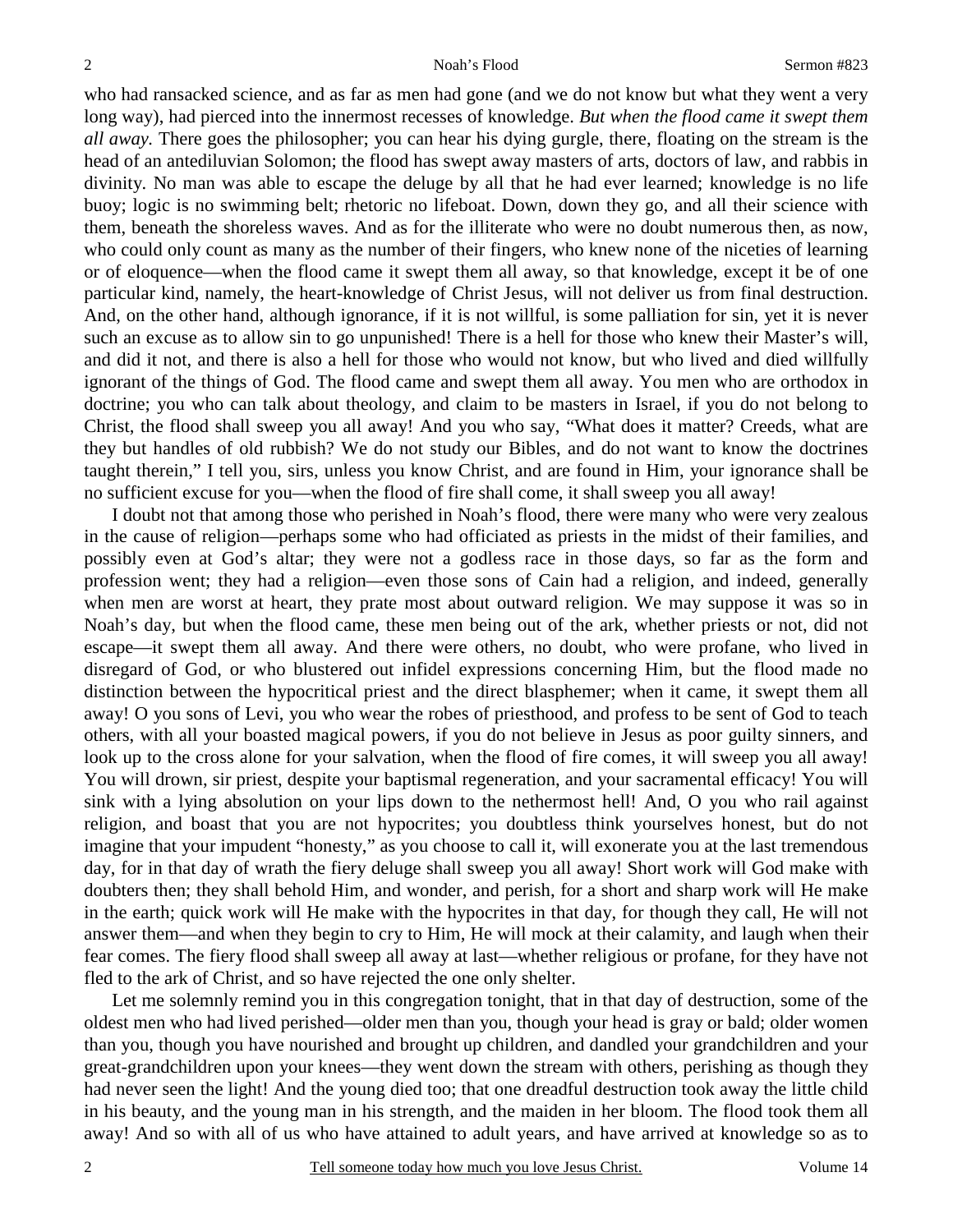judge between good and evil—if we are not found in Christ, the flood of fire shall take us all away! We know not at how young an age we may be responsible; let the child never presume upon its youth. We have heard of fools of 20 pleading "infancy" in our courts of law, and of all pieces of roguery sanctioned by the law, I have thought that the plea of "infancy" from young men of 19 and 20 years of age, who have stolen jewelry, and I know not what, to spend upon their lusts—of all pieces of villainy, I say, that seems to me to be the most intolerable! But there shall be no such plea of infancy for you boys and girls, and young people, at the last great day; if you know right from wrong, and if you can understand the gospel of Jesus Christ, at your peril do you reject it! At your peril do you neglect it! No, neither shall the young nor the old escape except by coming to Christ. "You must be born-again," is of universal application to you who are young, and to you who are gray-headed; no youth can excuse, no experience can exempt, but alike will the flood of divine wrath overwhelm every human soul, unless we find refuge in the ark of the covenant of grace, even the work and person of Jesus, the bleeding Lamb of God.

 This universality I shall have to illustrate in yet another way. I can suppose that when Noah built the ark; a most absurd thing to do upon all the principles of common reason apart from his faith in God, there were a great many persons who heard of this and wondered. It was a very huge ship; the greatest that had ever been built; a conception in navigation which altogether staggered the minds of men in his day. When Noah built this vessel, and built it on the dry land far removed from any river or sea, it must have been a very great wonder, and have caused abundance of talk through all the neighboring nations. I should not wonder but what the tidings spread far and wide, and there were some who as soon as they heard of it, said, "A madman! I wonder his friends do not confine him; what a lunatic he must be!" Having made that remark, they cracked a joke or two about it, and fell into the habit of sneering at a thing so very absurd that it passed into a proverb; and when a man did a silly thing, they said, "Why, he is as foolish as old Noah!" Ribald jests were all that Noah could get from them; they mocked, ridiculed, and utterly despised him, but the flood came and took them all away, and there was an end to their jests, their sarcasms, their jeers; the flood silenced them most effectively. So will it be with any of you who have ridiculed the gospel of Christ; you will find in the great and terrible day of the Lord, that your laughter shall have no power over death; you will find it will win you no reprieve from the agonies of hell; there will be no room for infidelity in that tremendous day! God will be all too real to you when He tears you in pieces, and there is none to deliver you, and the judgment will be all too real when the thunder claps shall wake the dead, and the books shall be opened and read by the blaze of lightning and the sentence shall be pronounced, "Depart, you cursed!" Beware, you despisers, and wonder, and perish! Beware now, while yet there is a day of divine grace to light you to heaven, for remember it will not last forever. May eternal love save any of us from perishing in devouring fire as Noah's despisers did in the devouring flood.

 There were other people no doubt, who, when they heard about Noah, criticized his building. I can imagine some of the shipbuilders of the time looking on, and telling him that the keel was not arranged quite right, and that ingenious plan of pitching the great ship within and without would be sure to be very closely criticized, for it seems to have been a great novelty, not an invention of man, but a revelation from God. Then there was the making of only one window—why, we who read about it now, do not know what it means, and all the plans that have ever been drawn of Noah's ark do not seem to fit the description given of it. "Why," said the wise shipwright, "that thing will never float on the top of the flood, if it should chance to come; and besides, it has been so long in building, that it will be sure to get the dry rot." What wise things were said about it! If they had been able to print them in those days, how many critical treatises would have been published against "that old wooden box of Noah's," as they very likely would have called it! All these critics could have built it a great deal better, I have no doubt, but they did not build at all and though they found fault, and could do it so much better than Noah did, yet somehow or other they were drowned, and he was saved. So now in this world, we constantly find men who eat up the sins of God's people as they eat bread. "Oh yes," they can say, "there is something in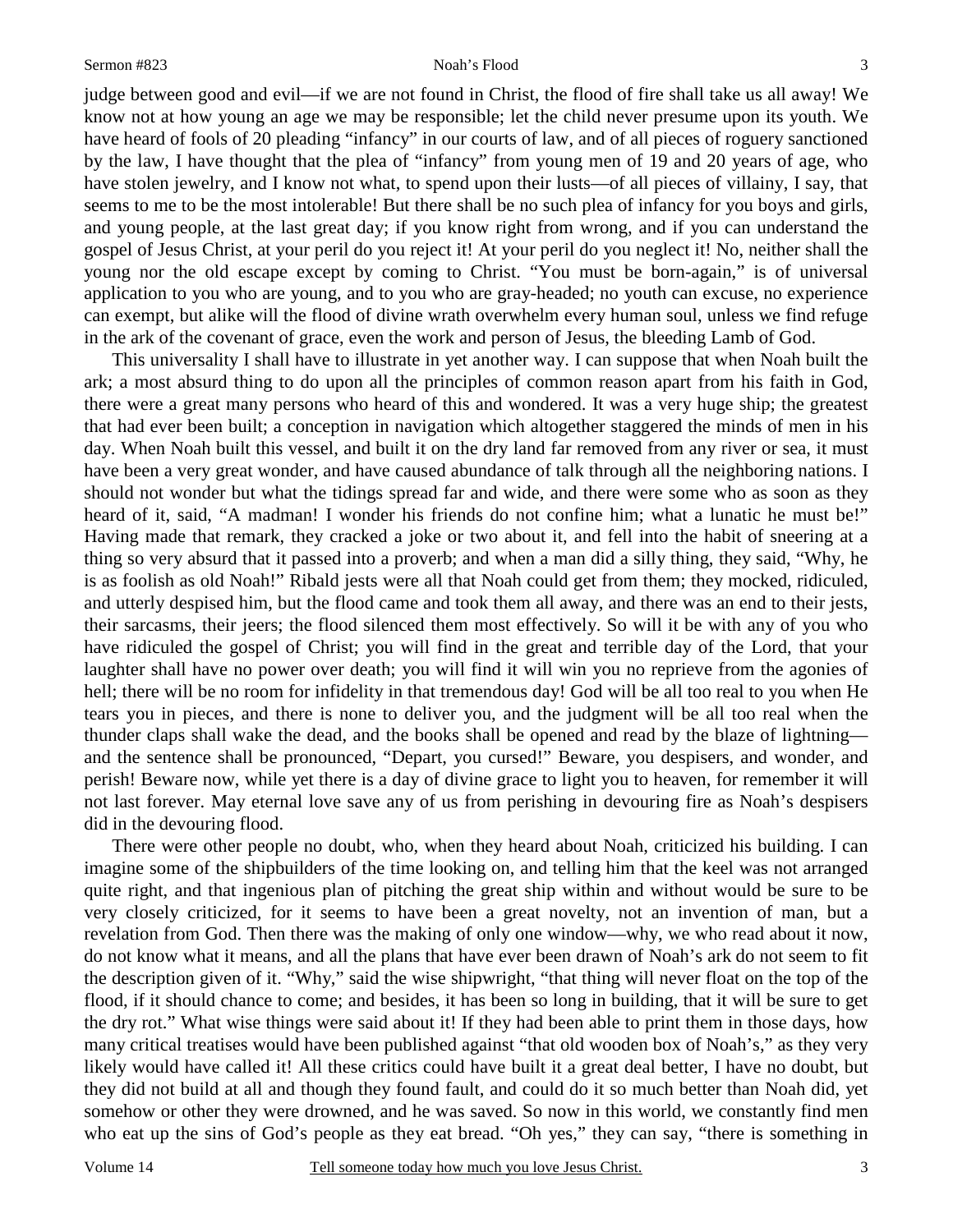religion, no doubt, but then look at your imperfections, and your faults!" And, brothers and sisters, they need not look far to find them; they can soon find 10,000 points in which we might be a little improved, and sometimes I have no doubt that our critics are in some respects better than we are; many a worldly man has a better temper than a genuine Christian. I am sorry to say it, but I have known unconverted people much more generous than some who are converted. Christians do excel in some qualities, but still, still, still, there is the solemn truth that the sharpest and most philosophical critic of other people, if he is out of Christ, will be swept away, while the men whom he criticized and condemned, if they are found humbly believing in Jesus, shall be saved through faith in Him! It all hinges on this one matter, inside or outside the ark—inside the ark a thousand imperfections, but all saved; outside the ark a thousand excellences, but all drowned without a single exception!

 Now there may have been on the other hand, among those who came to see father Noah, and his big ship, some who took his side. I never knew a man so big a fool but what some sided with him, so perhaps there were some who said, "Well, after all, do not be too hard upon him; he is a respectable patriarch; he is a man who follows his convictions—his convictions are very absurd, no doubt, but still it is a fine thing in these days to see a man really sincere. We do not like to see the man so infatuated, but though we cannot help wishing that he were a *sane* man, yet it is almost better to see a man insane, and carry out his convictions, than to see him trifling as so many are childishly trifling with their principles." Many a gentleman who looked at the ark, after he said that, went home with a wonderful ease of conscience, and thought, "Now I have said a very good thing; I have put a spoke in the wheel of some of those cavilers; I have stood up for the good old man, for a *very* good old man, I have no doubt he is, though very much deceived." Ah, but when the flood came, it swept all these people away as well! They were very kind in their remarks, and very patronizing in their air, but the flood swept them all away. And do you not know such people now? Why, there are some of them here tonight! Listen to their gentlemanly talk! How generously they speak! "Well, yes, I like to see these Christian people so earnest; I dare say they do a great deal of good; I like to hear a preacher speaking out so plainly; I like to see these people very zealous—in these days it is very refreshing to see people zealous about *anything*, for there is so much liberalism, and policy, and so on, that we like to find people decided, even though we should think them a little too dogmatic and bigoted." O sirs, we thank you for your good opinion of us, but unless you *repent,* you shall likewise perish! Your excellent remarks will not save you, and your very lenient, and gentlemanly and broad-church views of religion will not assist you! You may hold all those views which are so tolerant, and so excellent, and we are *glad* you hold them, and yet you may have no share in Christ's salvation! You are a sensible man for holding such charitable views, but, sensible as you are, unless you come to Christ, you will have to perish even as the most bigoted persecutors!

 Besides these, there were some other people who liked Noah better still. They not only excused and defended him, but they sometimes grew very warm about it. They said, "Father Noah is right; we see his life, we mark his manners and conversation; and he is a better man than they are who ridicule and despise him. We are convinced by his preaching that his testimony is true, and we will help him, and stand up for him; we do not like to hear the jeers and uncivil remarks that are made about him—they cut us to the quick." Then I suppose you are going into the ark, are you not? "Well, we do not know ourselves about *that.* Perhaps we may by-and-by; we are thinking of it; we have taken the matter into very serious consideration, and we think it to be a very proper thing to do, a very right thing to do, but at the same time it is hardly convenient right now. We will wait a little longer." "Why," says one, "I am not married yet." And another says, "There is a banquet to be held on such-and-such a day; I must go to that; you know men must eat and drink, and therefore I am not going into the ark just yet." Well, now, these good-meaning, procrastinating people who were postponing and putting off, what became of them? Did one of them escape? Alas, no! When the flood came, it took them all away. What? Not save *one* of them, those who would be right if they had a little longer time? Not spare those who have good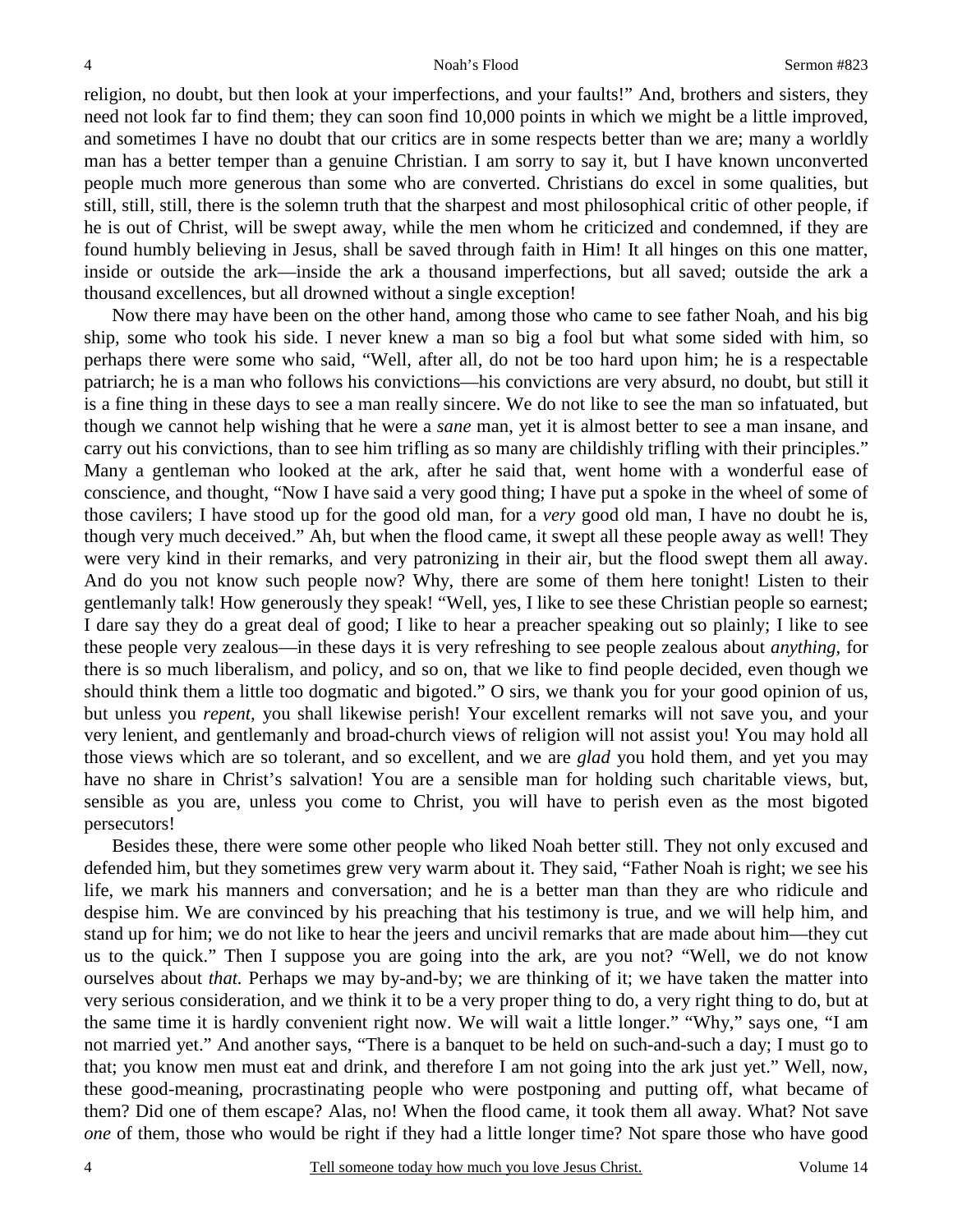#### Sermon #823 Noah's Flood

resolutions in their throats—who are almost persuaded to be Christians? No, not one of them! They all went down in the common wreck, and perished in the universal destruction, for good resolutions save no man unless they are put into practice. Almost persuaded to be a Christian is like the man who was almost pardoned, but he was hanged anyway. Almost persuaded to be a Christian is like the man who was almost rescued, but he was burnt up in the house. As old Henry Smith says, "A door that is almost shut is open; a man who is almost honest is a thief; a man who is almost saved is damned." O take heed of that, you halters between two opinions! You awakened, but not decided! You are awakened, but not converted! Noah's friends perished—his very dearest friends who were not in the ark; when the flood came, it swept them all away, and so must you, our sons and daughters, if you give not your hearts to the Lord.

 So, to close this recapitulation, you have often been told that the very workmen who worked for Noah, and who were no doubt paid their wages, or they would not have worked, also perished. They helped saw the wood, lay the keel, drive the bolts, put in the oakum, use the pitch, strengthen the timbers, but after all that, they had done not one of them escaped; and so the chapel-keeper, the pewopener, the elder, the deacon, the minister, the bishop, the archbishop—all those who have had a function in the church, who have had something to do with the good staunch vessel of Christ's gospel unless they, themselves, are *in* Christ by a living faith, they must perish as much as the despisers and the outcasts!

 Here, then, is the solemn truth of God—*all out of Christ lost*—*all in Christ saved! All unbelievers perish—all believers are preserved in Him.* Here is a rule without an exception! Very briefly we shall now have to speak upon a second subject.

**II.** It appears that when the flood came, it found them all eating and drinking, marrying, and giving in marriage, and according to the text, THIS ALSO WAS A RULE WITHOUT EXCEPTION.

 Is it not a very solemn thing that it is so now, that without any exception, the mass of mankind are still neglectful of their souls, still busy about their fleeting interests, and negligent of eternal realities? There are no exceptions to this rule among *natural* men! Gracious men care for these things, but all natural men are like these men in the days of Noah. While I was musing this afternoon, I felt surprised at it. I said to myself, "What? Not one man in Noah's day that was anxious to be saved in the ark—not one? Why, the population of the globe is supposed, by some, to have been greater at that time than it is now! Owing to the extreme length of years to which men then lived, the deaths were fewer, and the population increased more rapidly, and yet out of them all was there not *one* who sought after God *naturally*—not one?" It was an extraordinary thing that there was not one who would believe in the reiterated prophecies of Noah, and find shelter in the ark; but is it not more strange still, only it is strangely true, that out of all the unregenerate, until they are quickened by divine grace, there is not one who cares to flee to Christ? "You will not come unto Me that you might have life," is a rule of universal application; men will not come to Christ, but had rather perish in their sins than come and put their trust in Him.

 I suppose the reason lies in three things. First, there is men's universal indifference about their souls; a wanton carelessness about their noblest part, their truest selves. But that is a strange thing! A man is always earnest about his life—"Skin for skin, yes, all that a man has will he give for his life." If a man thinks he is likely to perish by burning, what cries he will raise; what exertions he will make to get out of the room; if he is near to drowning, how he kicks and struggles; if he is sick, how quickly he sends for the doctor, and how anxious he is to get the best advice within his reach so that his life may be preserved. And yet the preservation of his highest life seems to be to him a matter of no consequence at all! Every thinking man must feel that his true self is his spirit, his soul; that his body is not he, himself, but simply a sort of garment that he wears—a house in which he lives, and yet men spend their time from morning till night in finding clothes and food for this outside house! But the tenant that dwells within is, poor creature, quite forgotten. That is odd, is it not? Does it not seem to prove that man is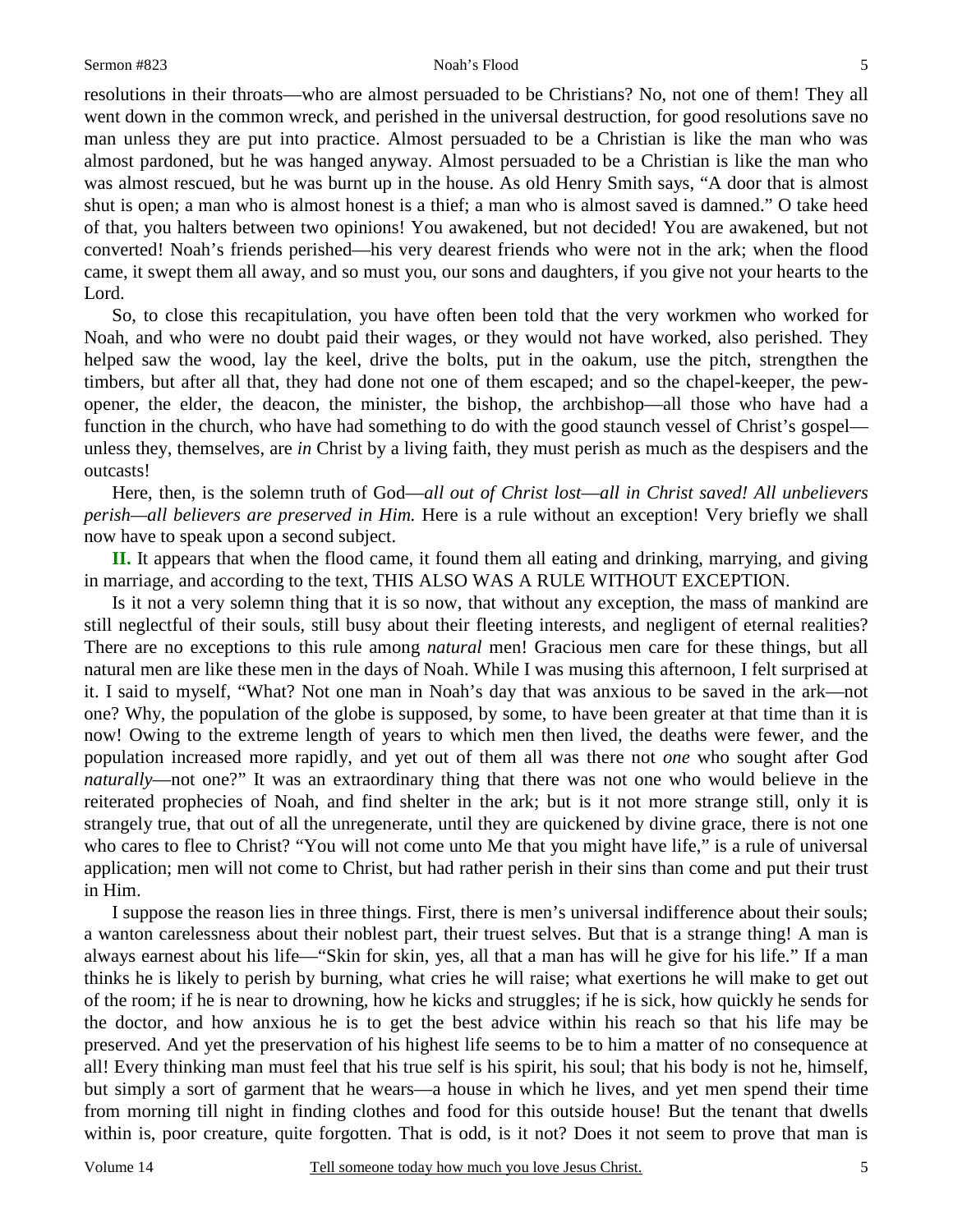degraded into something less than a reasonable creature by his sin, so that he acts like a beast? When a man has to live but a little time in this world, he wishes to be happy in it; if a man only stops for an hour in an inn, what a noise he makes if the chimney smokes, if the tablecloth is not clean, if chops are not done to a turn; and while he knows that his better self must live forever in another world, he does not concern himself about *that* world, or whether he shall be happy in it or not! Strange!—

### *"'Tis strange, 'tis passing strange, 'tis amazing."*

It is a miracle of *madness* that men should be so indifferent to the interest of their souls, their *immortal* souls, that they should go to sleep not knowing whether they will wake up with the never-dying worm, or arise to enjoy with Jesus, the surpassing splendors of eternity! Yet this indifference is universal! O brothers and sisters, you and I have need to pray that God would stir this dead sea; that He would speak with His quickening voice, and make men alive to these spiritual things, or else in the graves of their indifference they will rot forever!

 The second reason for this indifference lay, no doubt, in universal *unbelief*. Is it not a strange thing that they did not, one of them, believe Noah? Noah was an honest man; some of them had known him for many years, yes, for *hundreds* of years they had known him, for they lived so long then. He spoke like an honest man; he preached with vehemence and power, but not one believed him; not one soul believed him so as to escape from the wrath to come—not one! Now that is odd, for as I have said before, no lie that was ever told was so incredible but what *somebody* or other was found to believe it; much more should some be found to receive the *truth*. Yet here was a truth of God that looked so probable, on account of the sin of man, and yet nobody was found to believe it; they universally rejected it! Even so it is with the gospel of Christ; we come and tell our fellow men that the Son of God was made flesh to redeem men, that whoever trusts in Him shall be saved, but they will not believe it, though we have proved it, hundreds of us, thousands of us—and we tell them as solemnly, and as earnestly as we can, that we have tasted and handled of these things. We tell them that they are not cunningly devised fables, but are in very truth, most precious and proven realities! And yet, without the grace of God, there is not a single one, high or low, rich or poor, who will so believe as to try for himself! They shake their heads, and go on their way, and universally live and die in unbelief—*unless sovereign grace* steps in. A strange thing, a marvelous thing! "Jesus marveled because of their unbelief," and well may we marvel because of the universality of this sin.

 Then a third cause for this general indifference was that they were always and altogether given to worldliness. The text seems to hint that they did not think of preparing for the coming flood because they were so busy in the base enjoyment of mere *eating*. Some of them were gluttons, and others who did not eat so much, yet ate right well when they did eat, and daintily; they were worshipping that god that Paul speaks of—the belly. Alas, good feeding ruins many, and men dig their way to hell with their teeth! Like brutes they care only to be filled; others were drunks, ah, how merry were they in their cups! How they judged a glass of wine, and told its age to a year! They were bent upon swallowing hogsheads of dainty liquor; they were drowned like Duke Clarence, in their vats of wine; no doubt they had in their way, their Lord Mayors' feasts, and their Aldermen and Companies' dinners, and I know not what besides; and they were all so occupied with these things—these crying necessities of the life of swine, that they did not, and could not think of anything superior to that. They were married and given in marriage; this was a serious business, and must be attended to; how could they forsake their wedding feasts, and their newly-married brides? These things engrossed all their thoughts, and yet, friends, and yet what was the use of eating and drinking when they were to be drowned the next day? And what was the use of being married, when they were to be drowned in the morning? If they had looked at these things in the light of *faith*, they would have despised them; but they only used the bleary eyes of *sense,* and thus they set great store upon these present things of mirth. Yes, and so it is with the wicked man nowadays; he gets rich, but what is the use of being wealthy if you must be damned? Fool that he is, if he buys a gold coffin, how would that help him? Suppose he is laid out with a bag of gold in each hand,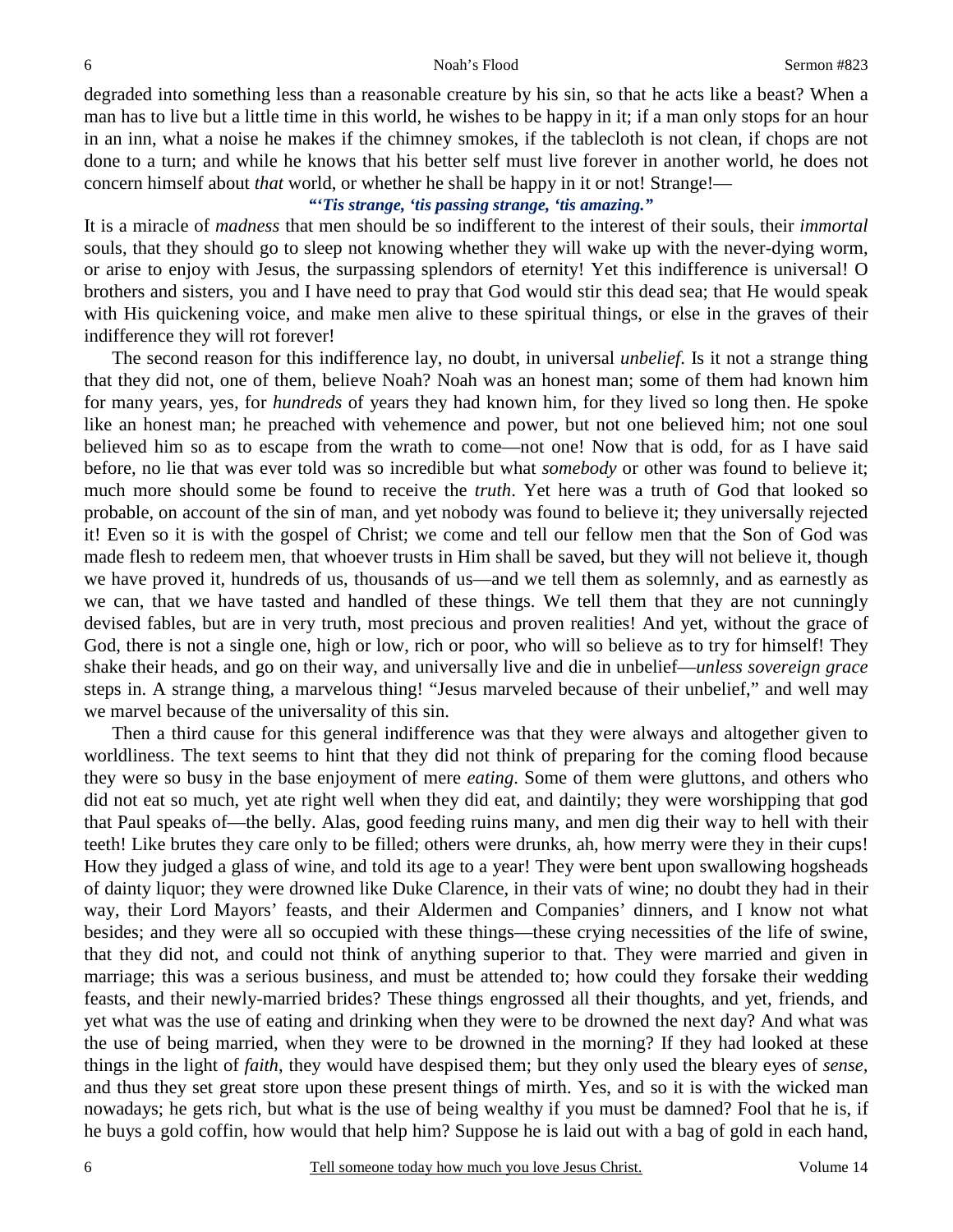and a pile of it between his legs—how will that help him? Others seek to get learning, but what is the good of learning if you only sink to hell with it? Take up the learned man's skull, and what is the difference between that and the skull of the poorest pauper who scarcely knew his letters? Brown impalpable powder—they both crumble down into the same elements. To die in a respectable position, what is the use of it? What are a few more plumes on the hearse, or a longer line of mourning coaches? Will these ease the miseries of hell? Ah, friends, you have to die! Why not make ready for the inevitable? Oh, if men were wise, they would see that all earth's joys are just like the bubbles which our children blow with soap—they glitter and they shine, and then they are gone, and there is not even a wreck left behind. O that they were wise to enter the ark, to look to Christ, so that when the floods rise they might be found safe in Him!

 Here, then, comes this general rule never to be too much lamented, and which ought to make every Christian's heart break with heaviness—that universally and everywhere, in the very presence of the coming judgment, and between the very jaws of death and hell, the whole human race remains indifferent, unbelieving, worldly, and still will so remain until the flood of fire comes and sweeps them all away! *Thus will they all sport until they perish, unless eternal love prevents it.*

**III.** The last consideration shall be but very briefly handled, but it is a very comforting one, namely, that ALL WHO WERE IN THE ARK WERE SAFE.

 Nobody fell out of that divinely-appointed refuge; nobody was dragged out; nobody died in it; nobody was left to perish in it. All who went in came out unharmed, they were all preserved in it, and they were all safely brought through the dread catastrophe. The ark preserved them all, and so will Jesus Christ preserve all in Him; whoever may come to Him shall be secure! None of them shall perish; neither shall any pluck them out of His hand. Think what strange creatures they were that were preserved! Why, unclean animals went into that ark two and two! May God bring some of you who have been like unclean animals unto Christ! Great swine of sin, you have wandered farthest in iniquity, and defiled yourselves, yet when the swine were in the ark they were safe—and so shall you be! You ravens, you black ravens of sin, if you fly to Christ, He will not cast you out, but you shall be secure! If electing love shall pick you out, and effectual grace shall draw you to the door of that ark, it shall be shut upon you, and you shall be saved! Within that ark there was the timid hare, but its timidity did not destroy it; there was the weak coney, but despite its weakness, in the ark it was all safe. There were to be found such slow-moving creatures as the snail, some darkness-loving creatures like the bat, but they were all safe. The mouse was as safe as the ox, and the snail was as safe as the greyhound; the squirrel was as secure as the elephant, and the timid hare was as safe as the courageous lion—not safe because of *what* they were, but safe because of *where* they were, namely, in the ark. Oh, what a medley the Lord's people are! What strange beings! Some few of them fathers, but not many; the great mass of them little children who, though they should have grown, are still very carnal, and only babes in Christ instead of full grown men; yet all safe! All alike in security, however much they may differ—varying temperament, but unvarying security—differing in experience, but the same in oneness to Christ, and all in Him. "Why, being justified by faith, we have peace with God, through our Lord Jesus Christ." And so we have, whether we are great or small-

> *"To us the covenant stands secure, Tho' earth's old columns bow. The strong, the feeble, and the weak, Are one in Jesus now."*

When the storm beat upon the ark it might have destroyed the lion quite as easy as the mouse, but it destroyed neither, because the sides of the ark could bear the tempest, and when the floods came, the vessel mounted higher, and higher, and nearer towards heaven, the deeper the waters were. So with us let storms and furious tempests come, and our sins assail us, and our sorrows, too—yet we who are